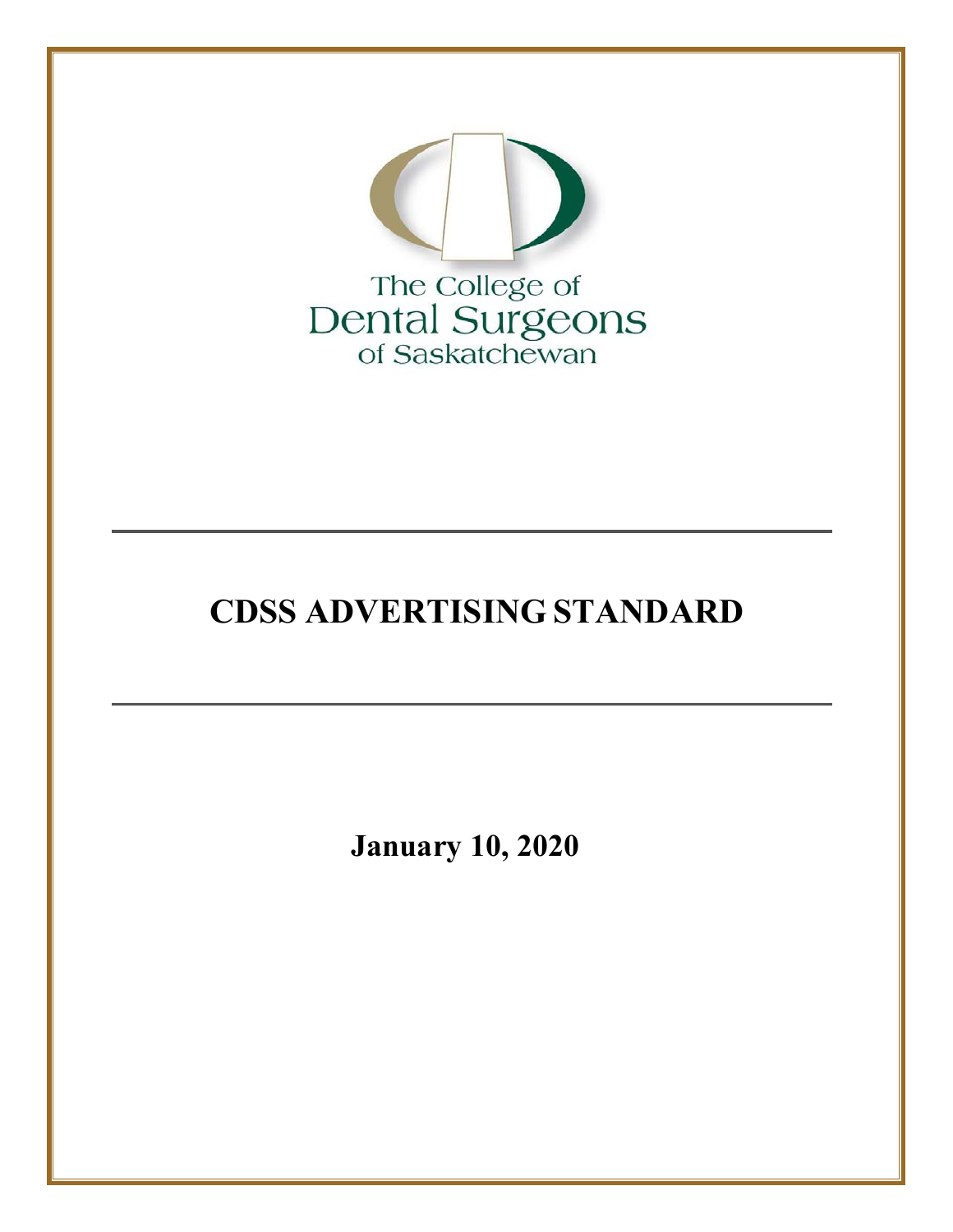# **CDSS Advertising Standard**

- 1. The basic intent of this CDSS Advertising Standard is to protect the public interest and to ensure that advertisements by dentists do not deprecate the professionalism, integrity, and ethics of the dental profession.
- 2. The CDSS is not limiting advertising but it wishes to control the content of advertisements to protect the public from advertising that:
	- (i) is inaccurate; misleading; untruthful; fraudulent; not objectively verifiable; subjective; personal opinion; an interpretation; a testimonial;
	- (ii) includes non-objectively verifiable statements of superiority, uniqueness, and comparison; statements that are unprofessional, undignified, deprecating, or could be perceived to take advantage of physical, emotional or financial duress or urgency; suggestion of better results or unjustified expectations; and references to materials, techniques, equipment.
- 3. The frequency, size, location, and medium of advertising are not controlled but must otherwise comply with the CDSS Advertising Bylaws; this CDSS Advertising Standard; and be in good taste, professional, and observe the dignity and ethics of the profession.

# **Persons Who May Advertise**

- 4. The only persons who are permitted to advertise are Full Practicing Members pursuant to Part 2 of the CDSS Regulatory Bylaws.
- 5. All CDSS licensed members, regardless of their position within a practice or corporation, are responsible for any communication or advertising that has a bearing on their practice. Therefore, it is important that members, staff, and advertising agents, who are responsible for such advertising duties, understand this CDSS Advertising Standard.

# **Non-Specialists**

6. A dentist without a specialty license, a "general dentist", may communicate or advertise one or more of the CDSS recognized specialities (as per 7. below) provided that the general dentist further clearly states in such advertisement that the specialty services are provided by a dentist who is not a specialist ("not as a specialist").

# **Specialists**

- 7. Any member that wishes to advertise as a specialist in a CDSS recognized specialty must be licensed as a specialist in the specialty being advertised.
	- (i) Endodontics
	- (ii) Oral and Maxillofacial Surgeon
	- (iii) Oral Medicine and Pathology
	- (iv) Oral Radiology
	- (v) Orthodontics
	- (vi) Pediatrics
	- (vii) Periodontics
	- (viii) Prosthodontics
	- (ix) Public Health Dentistry

# **Names of Staff**

8. Names of staff, retired dentists (after 1 year), former associates, and former partners must not be used in advertising.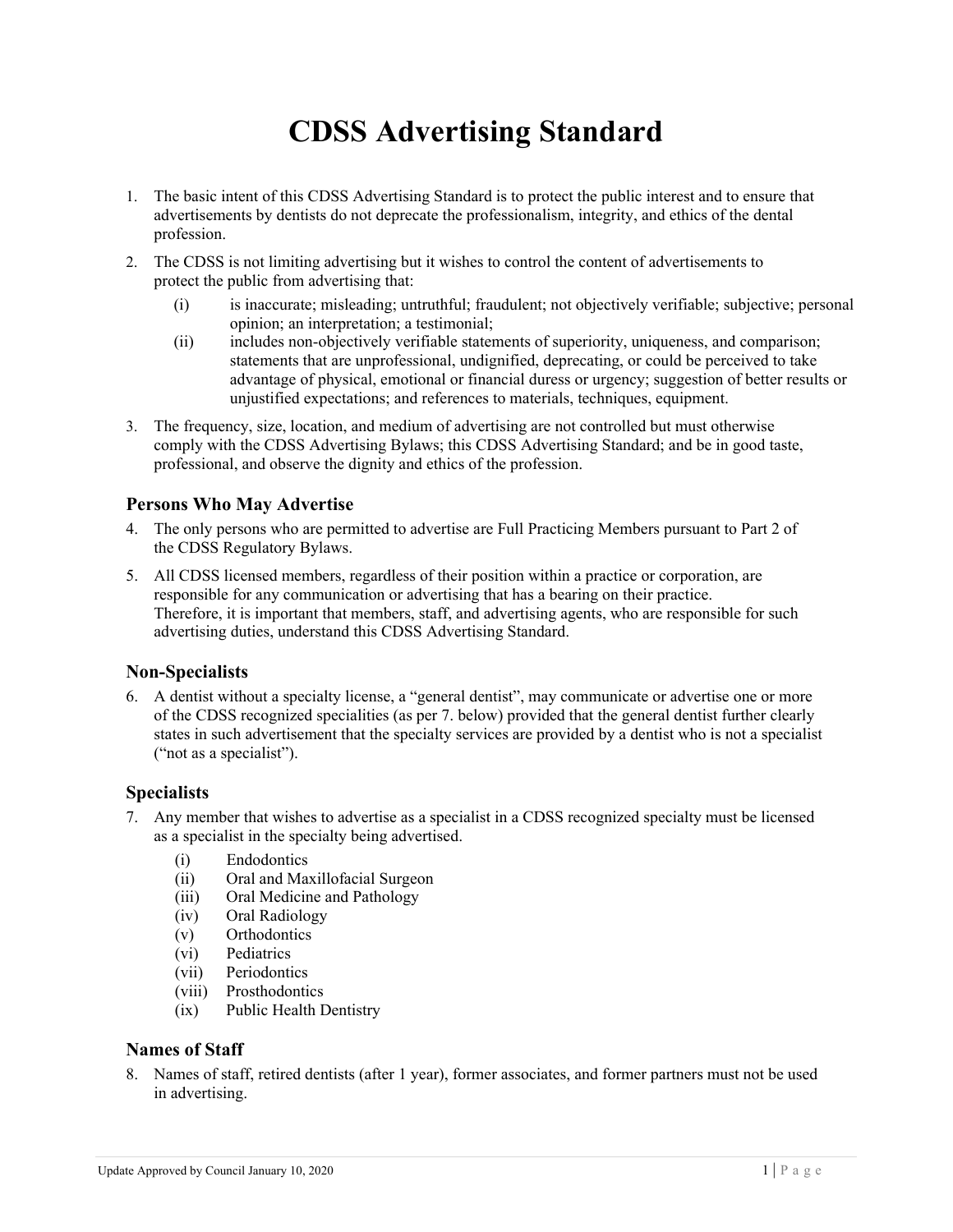# **Permitted Designations**

- 9. Only the degrees D.D.S., D.M.D. and any earned academic dental degrees, earned academic dental diplomas, or earned academic dental certificates are allowed where:
	- (i) an earned academic dental degree, earned academic dental diploma or earned academic dental certificate is one which is awarded by an accredited educational institution recognized by the CDSS;
	- (ii) and honorary degrees or fellowships shall be limited to scientific papers, curriculum vitae, and communications which are not used for the direct solicitation of patients.

### **Dental Practice Names**

- 10. Practice names are considered to be advertising and must be approved and must comply with the CDSS Advertising Bylaws and this CDSS Advertising Standard.
- 11. Acceptable dental practice names are the following: Practice; Office; Group; Clinic; Studio; or Centre.
- 12. Acceptable dental practice names do not include the implied specialties 'Family' or 'Emergency' (as per 7. above).
- 13. Professional corporation names, if to be used for advertising, must:
	- (i) be approved by the Quality Assurance Committee/Advertising Review Committee;
	- (ii) comply with the Professional Corporations Act;
	- (iii) be compliant with the CDSS Advertising Bylaws and this CDSS Advertising Standard.

#### **Advertising by a Member**

- 14. Advertising, promotion, and other marketing activities must be accurate and not be capable of misleading the public; and must:
	- (i) Not misrepresent the facts;
	- (ii) Not be untruthful, not false;
	- (iii) Not be misleading, deceptive, ambiguous, fraudulent;
	- (iv) Be objectively verifiable;
	- (v) Be relevant to the public's ability to make an informed choice;
	- (vi) Not be contrary to the best interests of the public;
	- (vii) Not include personal feelings, beliefs, interpretations, opinions, bias, and testimonials.
- 15. Advertising, promotion, and other marketing activities must be professional and observe the dignity and ethics of the profession and therefore should not include:
	- (i) Superlative or non-objectively verifiable statements of superiority, uniqueness, and comparison to other providers;
	- (ii) Undignified statements;
	- (iii) Deprecating statements about other members;
	- (iv) Statements in bad taste that could harm the profession;
	- (v) Suggestions of better results or unjustified expectations;
	- (vi) Bias, guise, coercion, or harassment to take advantage of physical, emotional, financial duress or urgency;
	- (vii) Incentive programs, coupons and giveaways;
	- (viii) Reference materials, techniques, equipment, and services;
	- (ix) Specialities, implied or otherwise, that are not recognized by the College.
- 16. Advertising, promotion, and other marketing activities must be objectively verifiable. Objectively verifiable means "capable of being proven by facts independent of personal feelings, beliefs, interpretations, or opinions." Subjective statements or representations, expressed or implied, raise ethical concerns.